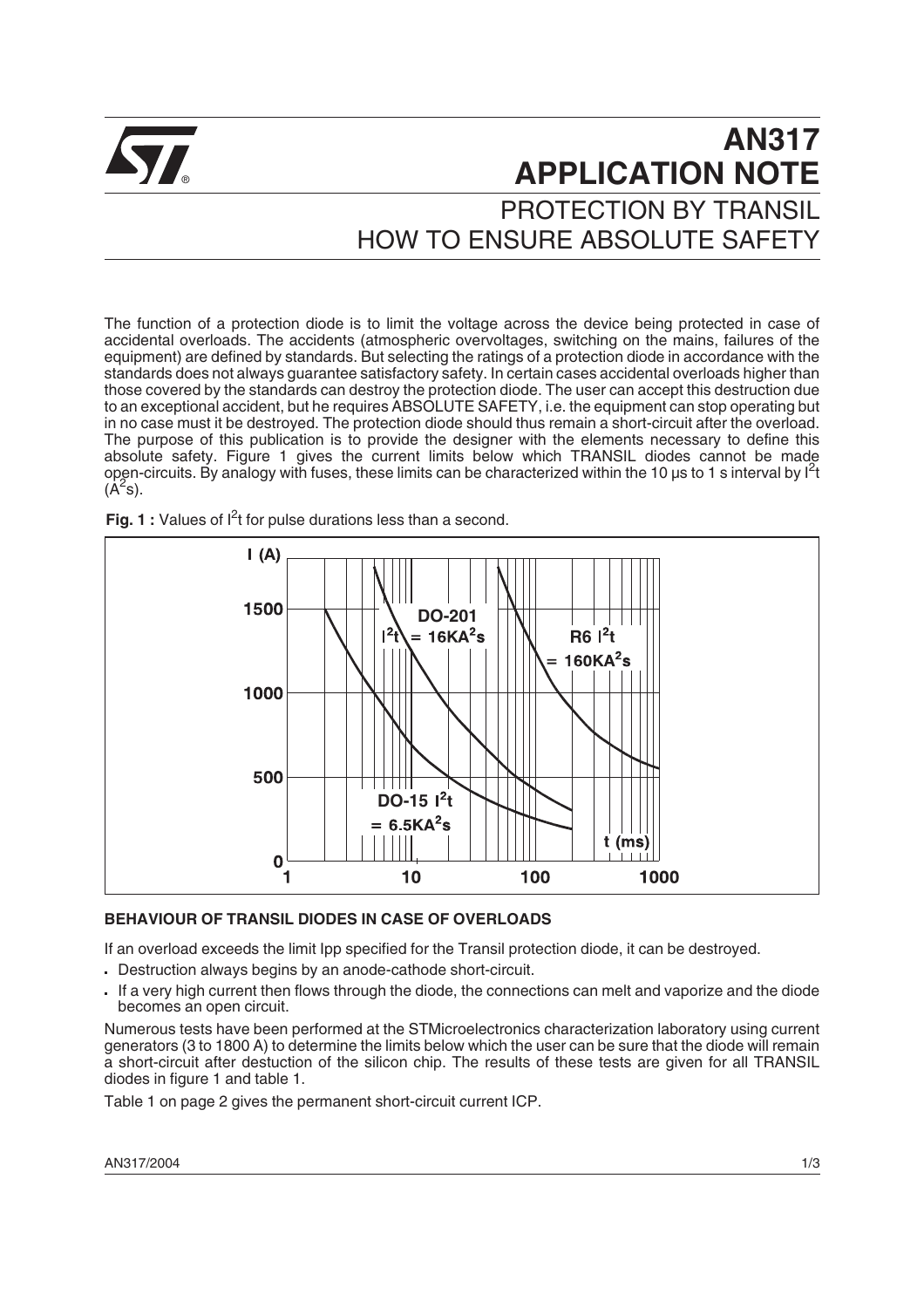# **AN317 - APPLICATION NOTE**

It can be noted that Transil diodes withstand very high transient overloads. For example, a diode in a<br>plastic case (DO-201) withstands an "I<sup>2</sup>t" of 16000  $A<sup>2</sup>$ s, i.e. more than the chip of a 150 A thyristor ! This is due to the particular technology of Transils in which the silicon chip is mounted between two piston- shaped leads with very high thermal capacity. By contrast, the current-handling capability of a Transil in continuous operation is similar to that of a diode in the same package.

**Table 1:** Limits of the continuous RMS current  $1_{CP}$ which do not result in the open-circuiting of a TRANSIL diode previously destroyed by an accidental overload.

| <b>TRANSILS</b>    |              |               |    |
|--------------------|--------------|---------------|----|
| Case               | <b>DO-15</b> | <b>DO-201</b> | R6 |
| $I_{\text{CP}}(A)$ | з            | 4.5           | 5  |

## **PRACTICAL CONSEQUENCES**

## **A. NON-REPETITIVE PULSE OVERLOADS**

In pulse operation (duration 1 second) the electromechanical capacity of the case is very much higher than that of the silicon chip (figure 1).

For example, if we consider the DO-201 case diodes of the "1.5 kW" series, the specifications of the maximum values V<sub>cc</sub> and I<sub>pp</sub> give an "I<sup>2</sup>t" for the silicon chip between 0.01 (high voltage) and 15 A<sup>2</sup>s (low<br>voltage). For the package, the value of "I<sup>2</sup>t" is 16000 A<sup>2</sup>s, i.e. a THOUSAND TIMES higher.

The risk of a TRANSIL diode becoming an open circuit after a pulse overload is thus negligible in practice. The data in figure 1 thus enables the designer to check if his circuit falls within the absolute safety area.

#### **B. PROTECTION DIODES AFTER A VOLTAGE SOURCE**

After an overload exceeding the limit  $I_{\text{pp}}$ , the Transil diode whose silicon chip has been destroyed is subjected to a current given by:

$$
I_{\scriptscriptstyle CP} = \frac{V}{R}
$$

In many cases this current can result in destruction of the Transil diode contacts, i.e. an open circuit which can have disastrous consequences.

To avoid this, it is necessary to add a device K which breaks the circuit after the failure. This device can be a fuse or a circuit-breaker. The data in figure 1 and table 1 will enable the designer to determine the fuse (or circuit-breaker) which will break the circuit before the diode becomes an open circuit.



**AV** 

### **CONCLUSION**

The specification of the new  $I^2$ t and I<sub>cc</sub> parameters represents notable progress in the characterization of TRANSIL diodes. It enables the designer to define his protection with absolute safety, a vital precaution since the overloads encountered in practice do not always correspond with the standards. The building of absolutely safe equipment enables the damage due to unforeseeable accidents to be limited, which is considered important by STMicroelectronics with our years of experience in the field of protection.